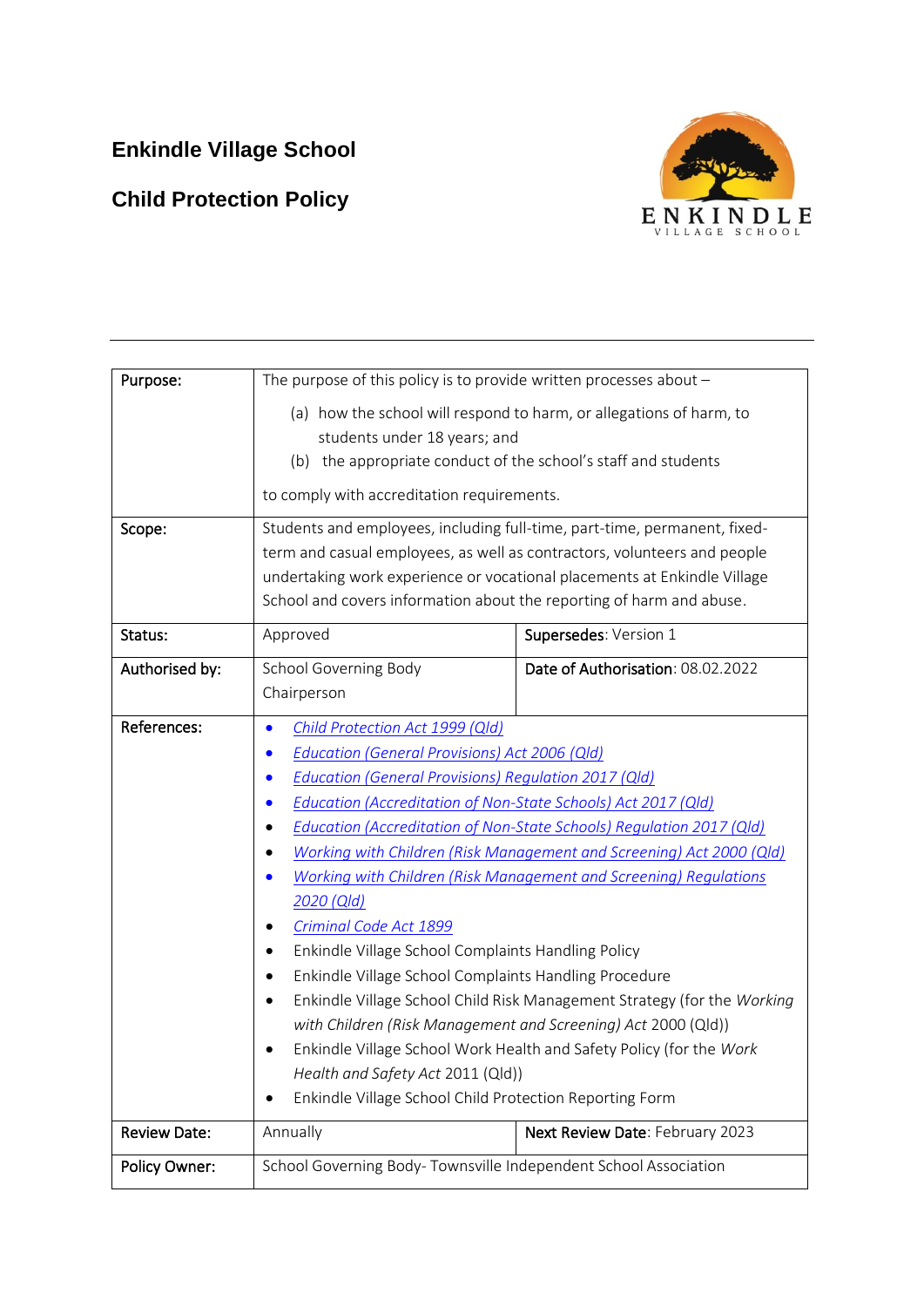#### **Definitions**

- **Section 9 of the** *Child Protection Act* **1999 - "Harm"**, to a child, is any detrimental effect of a significant nature on the child's physical, psychological or emotional wellbeing.
	- 1. It is immaterial how the harm is caused.
	- 2. Harm can be caused by
		- a) physical, psychological or emotional abuse or neglect; or
		- b) sexual abuse or exploitation.
	- 3. Harm can be caused by
		- a) a single act, omission or circumstance; or
		- b) a series or combination of acts, omissions or circumstances.
- **Section 10 of the** *Child Protection Act* **1999 -** A "**child in need of protection"** is a child who
	- a) has suffered significant harm, is suffering significant harm, or is at unacceptable risk of suffering significant harm; and
	- b) does not have a parent able and willing to protect the child from the harm.
- **Section 364 of the** *Education (General Provisions) Act* **2006 - "Sexual abuse"**, in relation to a relevant person, includes sexual behaviour involving the relevant person and another person in the following circumstances –
	- (a) the other person bribes, coerces, exploits, threatens or is violent toward the relevant person;
	- (b) the relevant person has less power than the other person;
	- (c) there is a significant disparity between the relevant person and the other person in intellectual capacity or maturity.

#### **Statement**

The safety, protection and wellbeing of all students are of fundamental importance to Enkindle Village School.

The School has a range of obligations relating to the safety, protection and welfare of students, including:

- A duty of care to ensure that reasonable steps are taken to prevent harm to students;
- Obligations under child protection legislation; and
- Obligations under work health and safety legislation.

## **Health and Safety**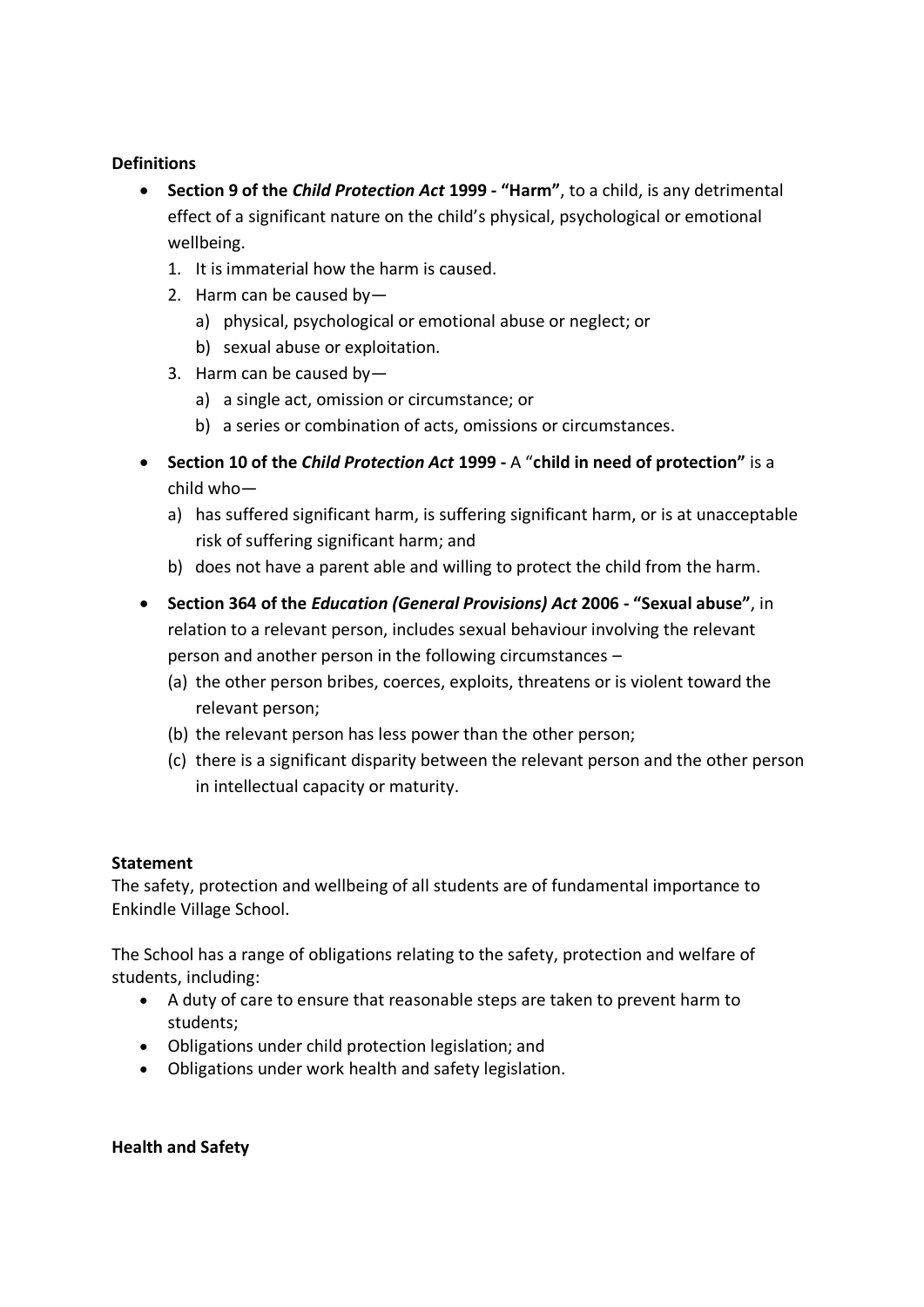Enkindle Village School has written processes in place to enable it to comply with the requirements of the *Work Health and Safety Act 2011* (Qld) and the *Working with Children (Risk Management and Screening) Act 2000* (Qld).

## **Responding to Reports of Harm**

When Enkindle Village School receives any information alleging 'harm'<sup>1</sup> to a student (other than harm arising from physical or sexual abuse) it will deal with the situation compassionately and fairly so as to minimise any likely harm to the extent it reasonably can. This is set out in the school's Child Risk Management Policy.

Information relating to physical or sexual abuse is handled under obligations to report set out in this policy<sup>2</sup>.

## **Conduct of Staff and Students**

All staff, contractors and volunteers must ensure that their behaviour towards and relationships with students reflect proper standards of care for students. Staff, contractors and volunteers must not cause harm to students<sup>3</sup>.

## **Reporting Inappropriate Behaviour**

If a student considers the behaviour of a staff member to be inappropriate, the student should report the behaviour to:

- Principal Kiri Pearce, or
- **•** Experienced Teachers Katherine Harrington and Grant Miles<sup>4</sup>.

## **Dealing with Report of Inappropriate Behaviour**

A staff member who receives a report of inappropriate behaviour must report it to the principal. Where the principal is the subject of the report of inappropriate behaviour, the staff member must inform a member of the school's Management Committee<sup>5</sup>.

Reports will be dealt with under Enkindle Village School's Complaints Handling Policy.

## **Reporting Sexual Abuse<sup>6</sup>**

Section 366 of the *Education (General Provisions) Act* 2006 states that if a staff member becomes aware, or reasonably suspects, in the course of their employment at the school, that any of the following has been sexually abused by another person:

- a) a student under 18 years attending the school;
- b) a kindergarten aged child registered in a kindergarten learning program at the school;
- c) a person with a disability who:
	- i. under section 420(2) of the *Education (General Provisions) Act* 2006 is being provided with special education at the school; and
	- ii. is not enrolled in the preparatory year at the school.

then the staff member must give a written report about the abuse or suspected abuse to the principal or to a member of the school's Governing Body immediately.

<sup>1</sup> *Education (Accreditation of Non-State Schools) Regulation 2017 (Qld) s.16(7):* the definition of 'harm' for this regulation is the same as in section 9 of the *Child Protection Act 1999 (Qld)*

<sup>2</sup> *Education (Accreditation of Non-State Schools) Regulation 2017 (Qld) s.16(1)*

<sup>3</sup> *Education (Accreditation of Non-State Schools) Regulation 2017 (Qld) s.16(1)*

<sup>4</sup> *Education (Accreditation of Non-State Schools) Regulation 2017 (Qld) s.16(2) and s.16(3)*

<sup>5</sup> *Education (Accreditation of Non-State Schools) Regulation 2017 (Qld) s.16(2)*

<sup>6</sup> *Education (Accreditation of Non-State Schools) Regulation 2017 (Qld) s.16(2)(c)*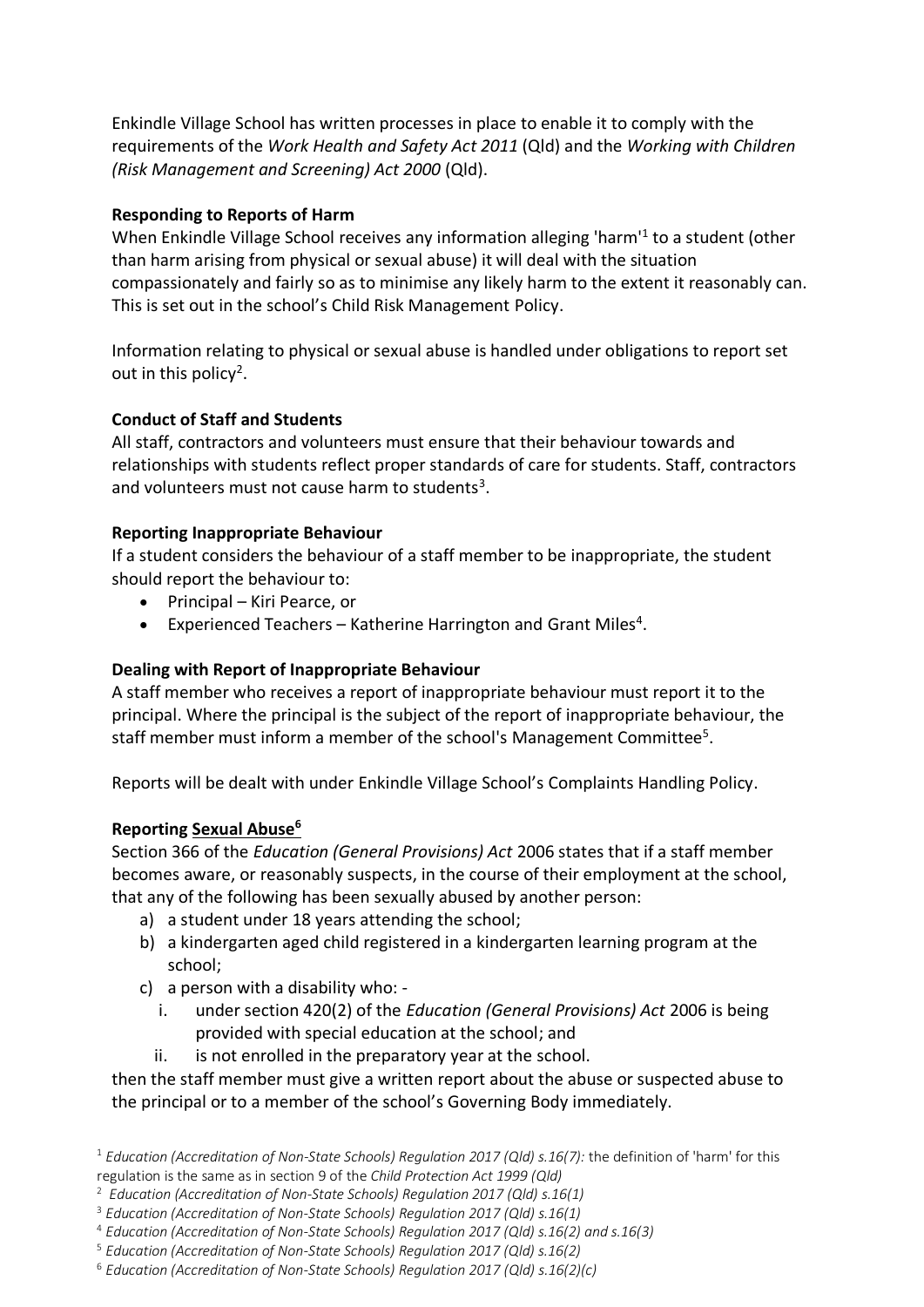Enkindle Village School's principal or the Committee Member must immediately give a copy of the report to a police officer.

If the first person who becomes aware or reasonably suspects sexual abuse is Enkindle Village School's principal, the principal must give a written report about the abuse, or suspected abuse to a police officer immediately and must also give a copy of the report to a director of the school's governing body immediately.

A report under this section must include the following particulars: -

- a) the name of the person giving the report (the *first person*);
- b) the student's name and sex;
- c) suspecting, that the student has been sexually abused by another person;
- d) details of the abuse or suspected abuse;
- e) any of the following information of which the first person is aware:
	- i. the student's age;
	- ii. the identity of the person who has abused, or is suspected to have abused, the student;
	- iii. the identity of anyone else who may have information about the abuse or suspected abuse<sup>7</sup>.

## **Reporting Likely Sexual Abuse<sup>8</sup>**

Section 366A of the *Education (General Provisions) Act* 2006 states that if a staff member reasonably suspects in the course of their employment at the school, that any of the following is likely to be sexually abused by another person: -

- a) a student under 18 years attending the school;
- b) a kindergarten aged child registered in a kindergarten learning program at the school;
- c) a person with a disability who:
	- i. under section 420(2) of the *Education (General Provisions) Act* 2006 is being provided with special education at the school; and
	- ii. is not enrolled in the preparatory year at the school.

then the staff member must give a written report about the suspicion to the principal or to a director of the school's governing body immediately.

Enkindle Village School's principal or the Committee Member must immediately give a copy of the report to a police officer.

If the first person who reasonably suspects likely sexual abuse is Enkindle Village School's principal, the principal must give a written report about the suspicion to a police officer immediately and must also give a copy of the report to a director of the school's governing body immediately.

A report under this section must include the following particulars: -

- a) the name of the person giving the report (the *first person*);
- b) the student's name and sex;

<sup>7</sup> *Education (General Provisions) Regulation 2017 (Qld) s.68*

<sup>8</sup> *Education (Accreditation of Non-State Schools) Regulation 2017 (Qld) s.16(2)(c)*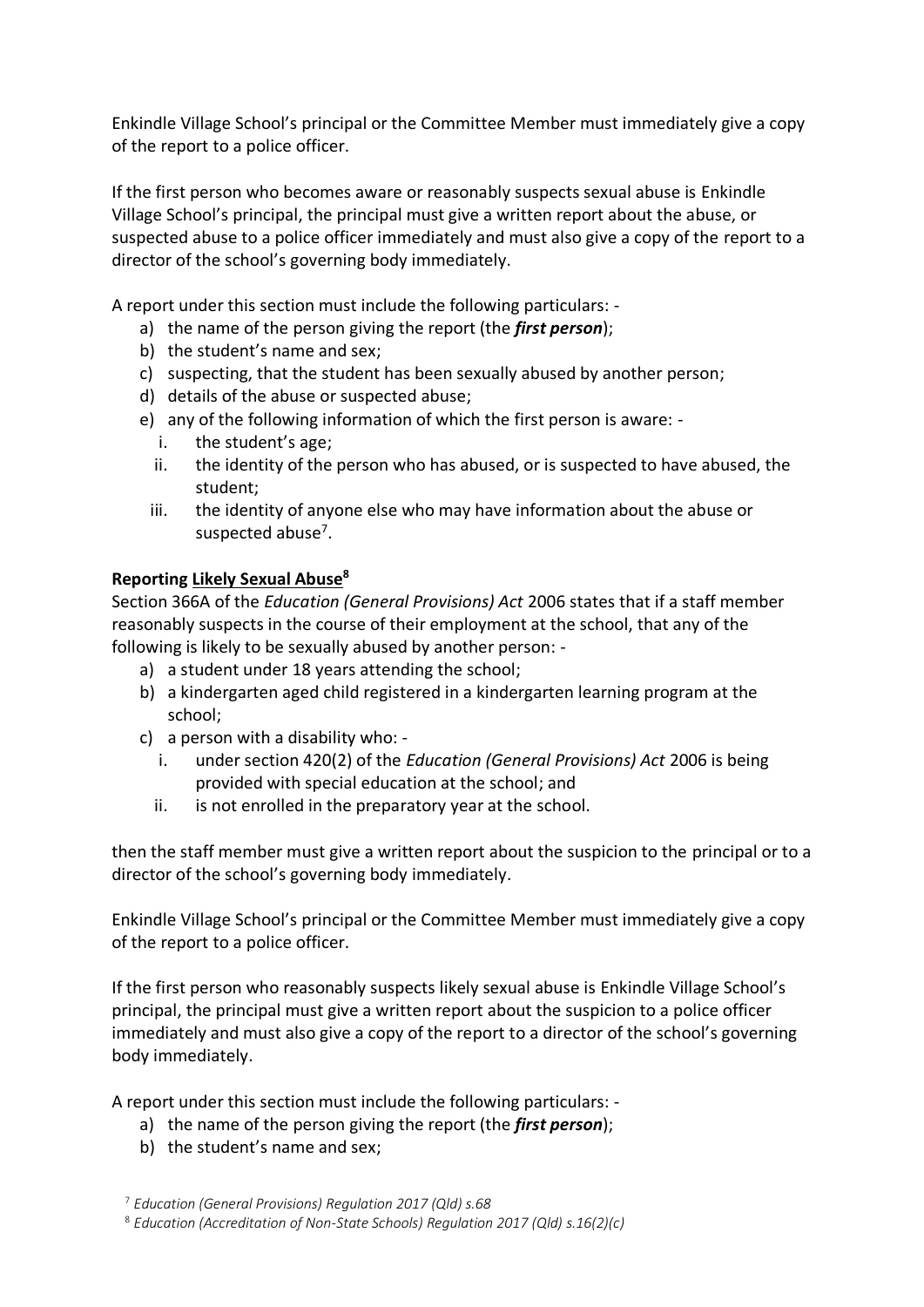- c) details of the basis for the first person reasonably suspecting that the student is likely to be sexually abused by another person;
- d) any of the following information of which the first person is aware:
	- i. the student's age;
	- ii. the identity of the person who is suspected to be likely to sexually abuse the student;
	- iii. the identity of anyone else who may have information about suspected likelihood of abuse<sup>9</sup>.

## **Reporting Physical and Sexual Abuse<sup>10</sup>**

Under Section 13E (3) of the *Child Protection Act* 1999, if a doctor, a registered nurse, a teacher or an early education and care professional forms a 'reportable suspicion' about a child "in the course of their engagement in their profession", they must make a written report.

A **reportable suspicion** about a child is a reasonable suspicion that the child: -

- a) has suffered, is suffering, or is at unacceptable risk of suffering, significant harm caused by physical or sexual abuse; and
- b) may not have a parent able and willing to protect the child from the harm.

The doctor, nurse, teacher or early education and care professional must give a written report to the Chief Executive of the Department of Children, Youth Justice and Multicultural Affairs (or another department administering the *Child Protection Act* 1999). (or other department administering the *Child Protection Act* 1999). The doctor, nurse, teacher or early education and care professional should give a copy of the report to the principal.

A report under this section must include the following particulars: -

- a) the child's name and sex; and
- b) the child's age;
- c) details of how to contact the child;
- d) details of the harm to which the reportable suspicion relates;
- e) particulars of the identity of the person suspected of causing the child to have suffered, suffer, or be at risk of suffering, the harm to which the reportable suspicion relates;
- f) particulars of the identity of any other person who may be able to give information about the harm to which the reportable suspicion relates $^{11}$ .

The North Queensland Child Safety Regional Intake Service can be contacted on: Phone: 1300 706 147

Outside of business hours you can contact the Child Safety After Hours Service Centre on phone freecall 1800 177 135 (Queensland only).

<sup>9</sup> *Education (General Provisions) Regulation 2017 (Qld) s.69*

<sup>10</sup> *Education (Accreditation of Non-State Schools) Regulation 2017 (Qld) s.16 (2)(d)*

<sup>11</sup> See *Child Protection Regulation 2011 (Qld) s.10 "Information to be included in report to chief executive"*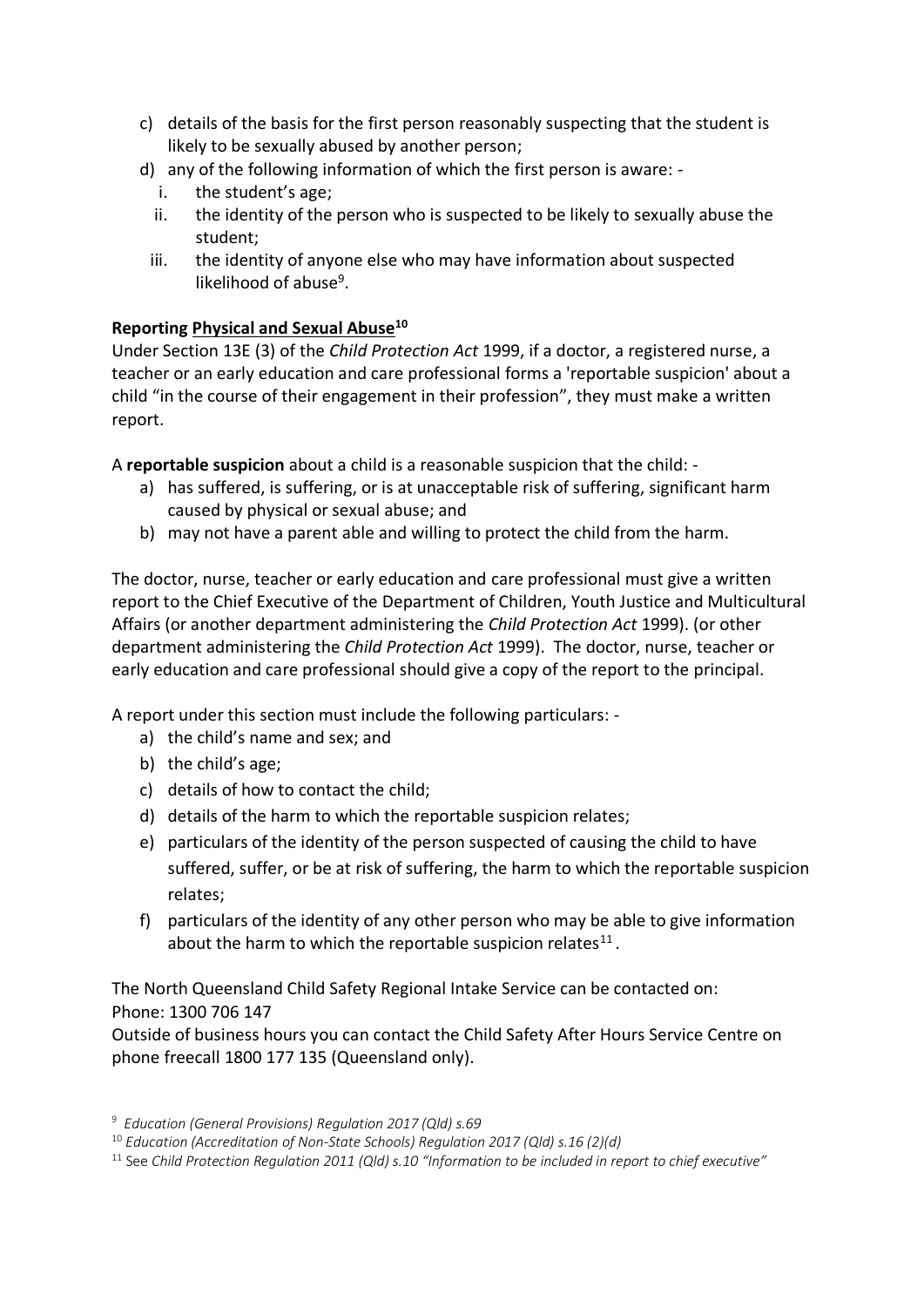#### **Awareness and Accessibility of Processes**

Enkindle Village School will inform staff, students and parents of its processes relating to the health, safety and conduct of staff and students in communications to them and it will publish these processes on its website<sup>12</sup>. Processes relating to the health, safety and conduct of staff and students are accessible on the school website and will be available on request from the school administration<sup>13</sup>. Staff, students and parents will be made aware of the school's child protection processes through staff inductions, enrolment interviews, school newsletters and student assemblies as well as being available from the school office.

#### **Training**

Enkindle Village School will train its staff in processes relating to the health, safety and conduct of staff and students on their induction and will refresh training annually<sup>14</sup>. Evidence of these processes will include staff induction, a staff training register and meeting minutes outlining agendas.

#### **Implementing the Processes**

Enkindle Village School will ensure it is implementing processes relating to the health, safety and conduct of staff and students by auditing compliance with the processes annually<sup>15</sup>.

#### **Complaints Procedure**

Suggestions of non-compliance with the school's processes may be submitted as complaints under the Enkindle Village School Complaints Handling Policy<sup>16</sup>.

Note: Reporting under this policy fulfills the obligations for reporting a child sexual offence that is being or has been committed against a child by an adult under the Criminal Code Act 1899 s.229BC<sup>17</sup>.

<sup>12</sup> *Education (Accreditation of Non-State Schools) Regulation 2017 (Qld) s.16(4)(a)*

<sup>13</sup> *Education (Accreditation of Non-State Schools) Regulation 2017 (Qld) s.16(4)(b)*

<sup>14</sup>*Education (Accreditation of Non-State Schools) Regulation 2017 (Qld) s.16(4)(c)*

<sup>15</sup>*Education (Accreditation of Non-State Schools) Regulation 2017 (Qld) s.16(4)(d)*

<sup>16</sup>*Education (Accreditation of Non-State Schools) Regulation 2017 (Qld) s.16(5) and s.16(6)*

17 *Criminal Code Act 1899 (Qld) s.229BC(4)(b)*